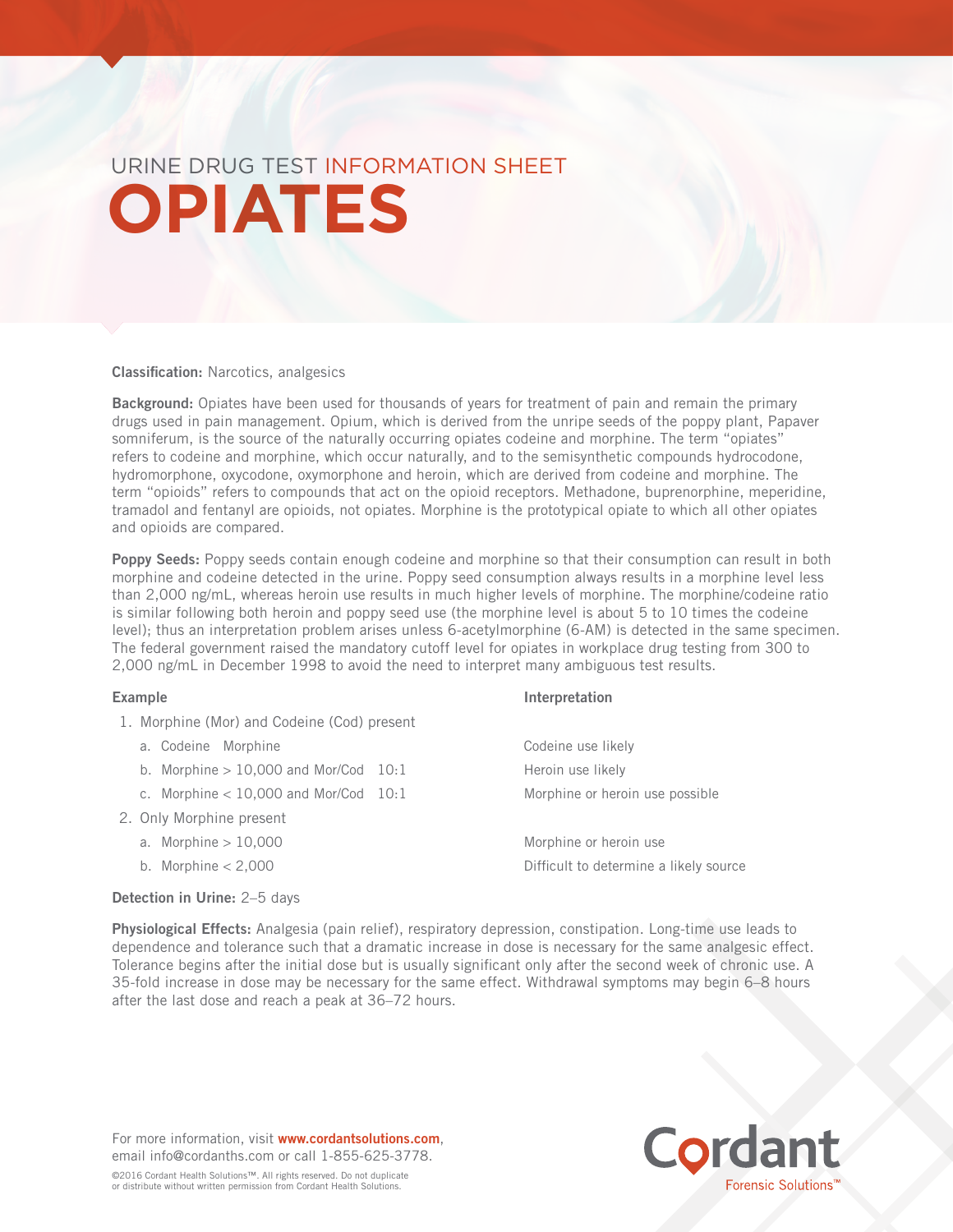Toxicity: Respiratory depression/failure is the greatest risk associated with opiate abuse, aside from the risk of infection associated with illicit intravenous drug use.

Psychological Effects: Sedation, euphoria, mental clouding

#### Cutoff Levels:

| Immunoassay screen test:    | 2000 (or 300) ng/mL |
|-----------------------------|---------------------|
| LC-MS/MS confirmation test: | 2000 (or 300) ng/mL |
| LC-MS/MS confirmation test  | $10$ ng/mL          |

Other Opiates: Oxymorphone (Numorphan), levorphanol (Dromoran), butorphanol (Stadol), nalbuphine (Nubain), and buprenorphine (Buprenex) are classified as narcotics. Dextromethorphan is not a narcotic and is used as an antitussive. Naltrexone (Trexan) and naloxone block the narcotic effects of heroin and other opiates.

Nonopiate Narcotics: Propoxyphene (Darvon), meperidine (Demerol) and methadone all exhibit narcotic analgesic properties similar to opiates. Although these drugs are sometimes classified as opiates, they do not share the same opiate chemical structure and therefore are classified separately for testing purposes.

Summary: The high potential for dependence and tolerance is the hallmark of the opiates. Although heroin is best known for its addictive properties, people also become dependent upon prescription drugs containing codeine, morphine, hydrocodone and oxycodone.

# **HEROIN**

Legally Obtained As: NO LEGAL SOURCE

Appearance: Powder or Rock

Mode of Use: Injection or nasal insufflation (snorting) (up to 200 mg daily)

Metabolism: In the body, heroin readily crosses the blood/brain barrier and is rapidly converted to 6-acetylmorphine (within a few minutes). 6-AM is further metabolized to morphine (within hours).

Heroin usually contains codeine because it is manufactured from opium, which contains morphine and codeine at a ratio of approximately 10 to 1. Heroin is rapidly metabolized in the body, first to 6-AM and then finally to morphine. Heroin, the parent drug, is so rarely detected in the urine following heroin use that laboratories do not normally test for it. 6-AM is a unique metabolite of heroin and its presence is unambiguous evidence of heroin use. However, it is usually only detected in the first 12 hours following heroin use. When the morphine level is less than 2,000 ng/mL, performing the test for 6-AM could be futile. However, the absence of 6-AM does not rule out heroin use.

Specific Issues: Following either heroin use or poppy seed consumption, morphine and codeine are detected in the urine, with the morphine level approximately 10 times the codeine level. However, poppy seed consumption alone rarely results in a morphine level greater than 2,000 ng/mL. When the codeine level is greater than  $\sim$ 1/2 the morphine level, the source is probably codeine use. When only morphine is detected, the source is probably pharmaceutical morphine.

# **CODEINE**

Legally Obtained As: Tylenol-3, methylmorphine, Robitussin-AC, some nonprescription cough syrups (in limited states), combined with many other prescription drugs

### Mode of Use: Oral

Metabolism: The principle metabolites of codeine are morphine, norcodeine and, to a small extent, hydrocodone. All three are excreted in the urine. Codeine is normally present in the urine at levels greater than morphine. However, in the last 6–12 hours of the elimination process, as the levels drop toward zero, the morphine level can surpass the codeine level, complicating the interpretation of the urine drug test results.

For more information, visit www.cordantsolutions.com, email info@cordanths.com or call 1-855-625-3778.